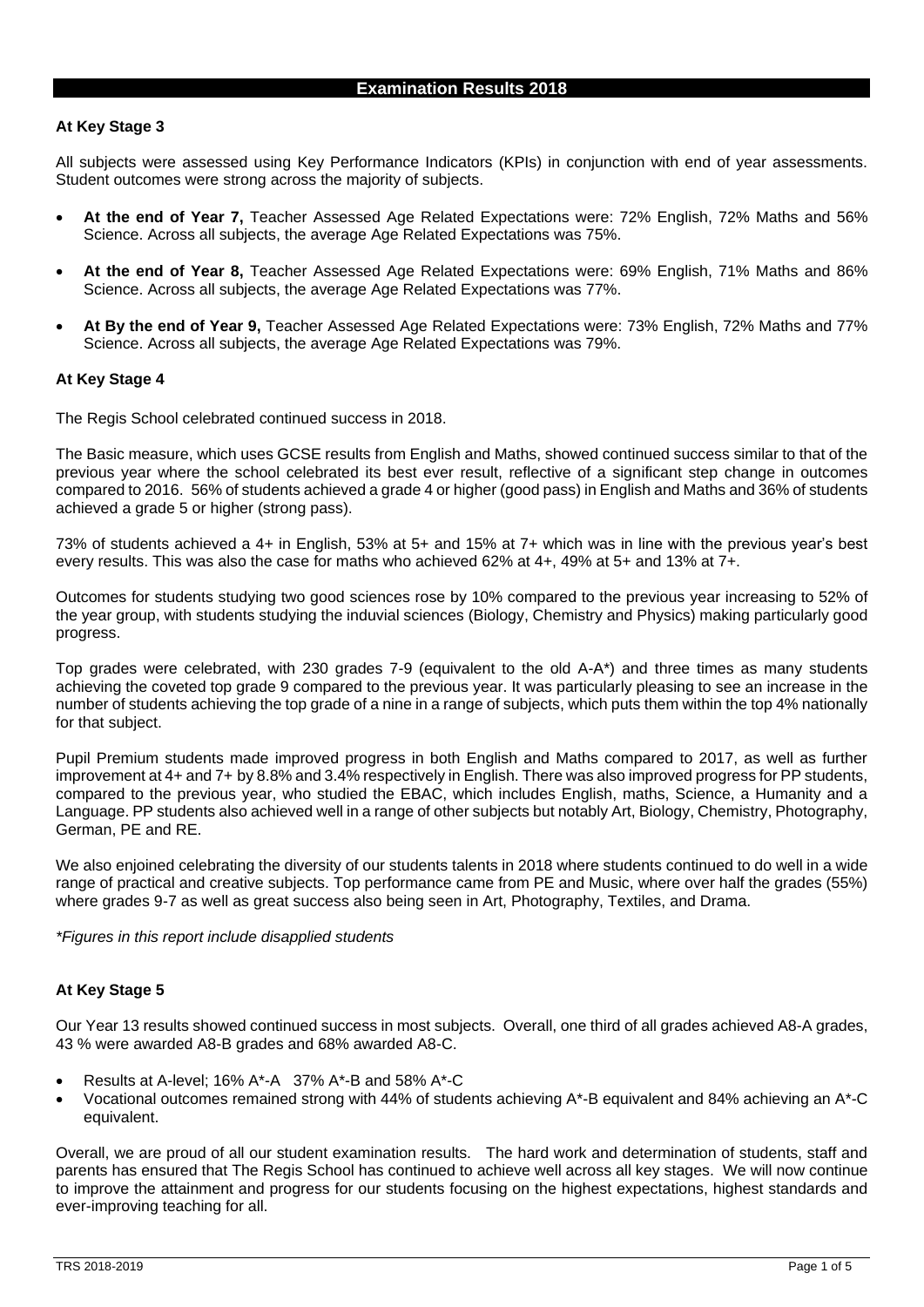## **Explanation of Examination Grades**

For the first time student GCSE results were a mixture of number and letter grades; 9-1 and A\*-G. English language, English literature and maths were the first subjects to use the new 9-1 grade system. Eventually all GCSEs taken in England will receive numerical grades from 9 -1.

## **9 -1 Summary**

- The new grades are being brought in to signal that GCSEs have been reformed and to better differentiate between students of different abilities.
- The new GCSE content will be more challenging, with fewer grade 9s being awarded than A\*s.
- In the first year each new GCSE subject is introduced, broadly the same proportion of students will get a grade 7 or above as would have got a grade A or above in the old system.
- In the first year each new GCSE subject is introduced, broadly the same proportion of students will get a grade 4 or above as would have got a grade C or above in the old system.
- A grade 4 and above is a 'standard pass'; this is the minimum level that students need to reach in English and maths, otherwise they will need to continue to study these subjects as part of their 4 post-16 education
- The Department of Education has said to employers, universities and colleges that if a grade C is their current minimum requirement, then the nearest equivalent is a grade 4.
- For measuring school performance, the Department of Education will publish the proportion of students achieving a grade 5 ('strong pass') and above, a benchmark in line with the expectations of top performing education systems around the world



The diagram below shows how the new  $9 - 1$  grades compare with the  $A^*$  to G grades.

## **GCSE**

## **Reformed GCSEs Grades**

- Pass grades 9, 8, 7, 6, 5, 4, 3, 2, 1 (9 highest)
- U indicates that the result fell below the standard required for a grade G (lowest pass)

## **Traditional GCSE Grades**

- Pass grades A\*, A, B, C, D, E, F, G (A\* highest)
- U indicates that the result fell below the standard required for a grade G (lowest pass)
- X indicates that the student was absent for the assessment

# **AS / A**

- A\*, A, B, C, D, E (A\* highest)
- Performances below the standard of E are unclassified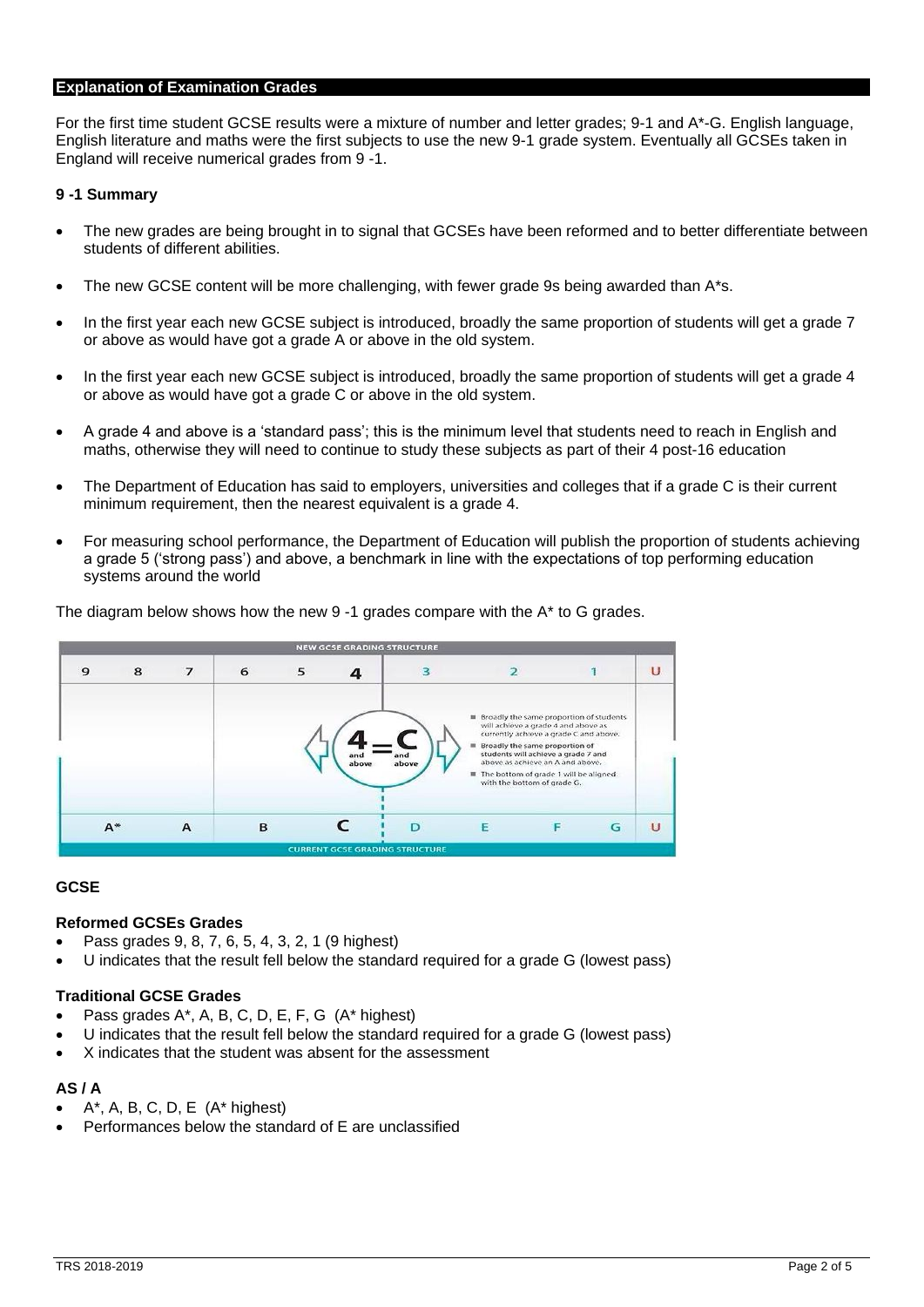# **Exam Results 2018**

# **At A-Level and BTEC Level 3:**

|                                      | 2016  | 2017  | 2018  |
|--------------------------------------|-------|-------|-------|
| A Level A*-B                         | 34    | 48    | 36    |
| A Level A*-C                         | 58    | 71    | 58    |
| A Level A*-E                         | 96    | 96    | 96    |
| A Level Average Points per Entry     | 30.48 | 32.47 | 29.71 |
| BTEC A*-B (Equiv)                    | 70    | 65    | 19    |
| BTEC A*-C (Equiv)                    | 87    | 89    | 50    |
| BTEC A*-E (Equiv)                    | 99    | 100   | 100   |
| <b>BTEC Average Points per Entry</b> | 44.04 | 42.44 | 29.39 |

## **At GCSE**

|                                           | 2016  | 2017  | 2018  |
|-------------------------------------------|-------|-------|-------|
| Basics (C+/4+ in English and Maths)       | 47    | 61    | 56    |
| Basics (5+ in English and Maths)          | n/a   | 42    | 36    |
| Attainment 8                              | 42.74 | 42.49 | 43.51 |
| $A^*/A$                                   | 10.4  | 14    | 15    |
| 5A*-C Including English and Maths (C+/4+) | 44    | 58    | 50    |
| $5A*-G$                                   | 94    | 96    | 98    |
| English C+/4+                             | 59    | 74    | 73    |
| Maths C+/4+                               | 52    | 65    | 62    |
| % of students achieving EBACC             |       |       | 14    |
| <b>Two Sciences</b>                       | 35    | 43    | 52    |

Data correct at 29<sup>th</sup> August 2018.

| <b>Subject at GCE A2</b>       | $\overline{A^*}$<br>% | $A\%$ | <b>B</b> % | C <sub>%</sub> | $D\%$ | E%   | $A^*$ -E<br>% |
|--------------------------------|-----------------------|-------|------------|----------------|-------|------|---------------|
| Art                            | 25.0                  | 0.0   | 75.0       | 0.0            | 0.0   | 0.0  | 100.0         |
| <b>Biology</b>                 | 5.6                   | 11.1  | 16.7       | 22.2           | 27.8  | 16.7 | 100.0         |
| <b>Business Studies</b>        | 16.7                  | 16.7  | 0.0        | 33.3           | 33.3  | 0.0  | 100.0         |
| <b>Chemistry</b>               | 0.0                   | 11.1  | 11.1       | 33.3           | 11.1  | 11.1 | 77.8          |
| <b>English Literature</b>      | 0.0                   | 0.0   | 20.0       | 40.0           | 33.3  | 6.7  | 100.0         |
| Geography                      | 0.0                   | 14.3  | 28.6       | 14.3           | 42.9  | 0.0  | 100.0         |
| <b>Government and Politics</b> | 0.0                   | 0.0   | 33.3       | 0.0            | 66.7  | 0.0  | 100.0         |
| <b>History</b>                 | 0.0                   | 11.1  | 33.3       | 11.1           | 44.4  | 0.0  | 100.0         |
| <b>Maths</b>                   | 6.3                   | 18.8  | 31.3       | 12.5           | 18.8  | 6.3  | 93.8          |
| <b>Maths Further</b>           | 0.0                   | 33.3  | 0.0        | 0.0            | 33.3  | 33.3 | 100.0         |
| <b>Media Studies</b>           | 0.0                   | 20.0  | 20.0       | 20.0           | 40.0  | 0.0  | 100.0         |
| Photography                    | 0.0                   | 25.0  | 50.0       | 25.0           | 0.0   | 0.0  | 100.0         |
| <b>Physics</b>                 | 16.7                  | 16.7  | 16.7       | 16.7           | 0.0   | 0.0  | 66.7          |
| <b>Product Design</b>          | 0.0                   | 0.0   | 0.0        | 100.0          | 0.0   | 0.0  | 100.0         |
| <b>Psychology</b>              | 0.0                   | 7.7   | 0.0        | 30.8           | 38.5  | 15.4 | 92.3          |
| <b>RE</b>                      | 0.0                   | 0.0   | 0.0        | 16.7           | 33.3  | 50.0 | 100.0         |
| <b>Sociology</b>               | 11.1                  | 22.2  | 44.4       | 22.2           | 0.0   | 0.0  | 100.0         |
| <b>Textiles</b>                | 0.0                   | 0.0   | 0.0        | 0.0            | 80.0  | 20.0 | 100.0         |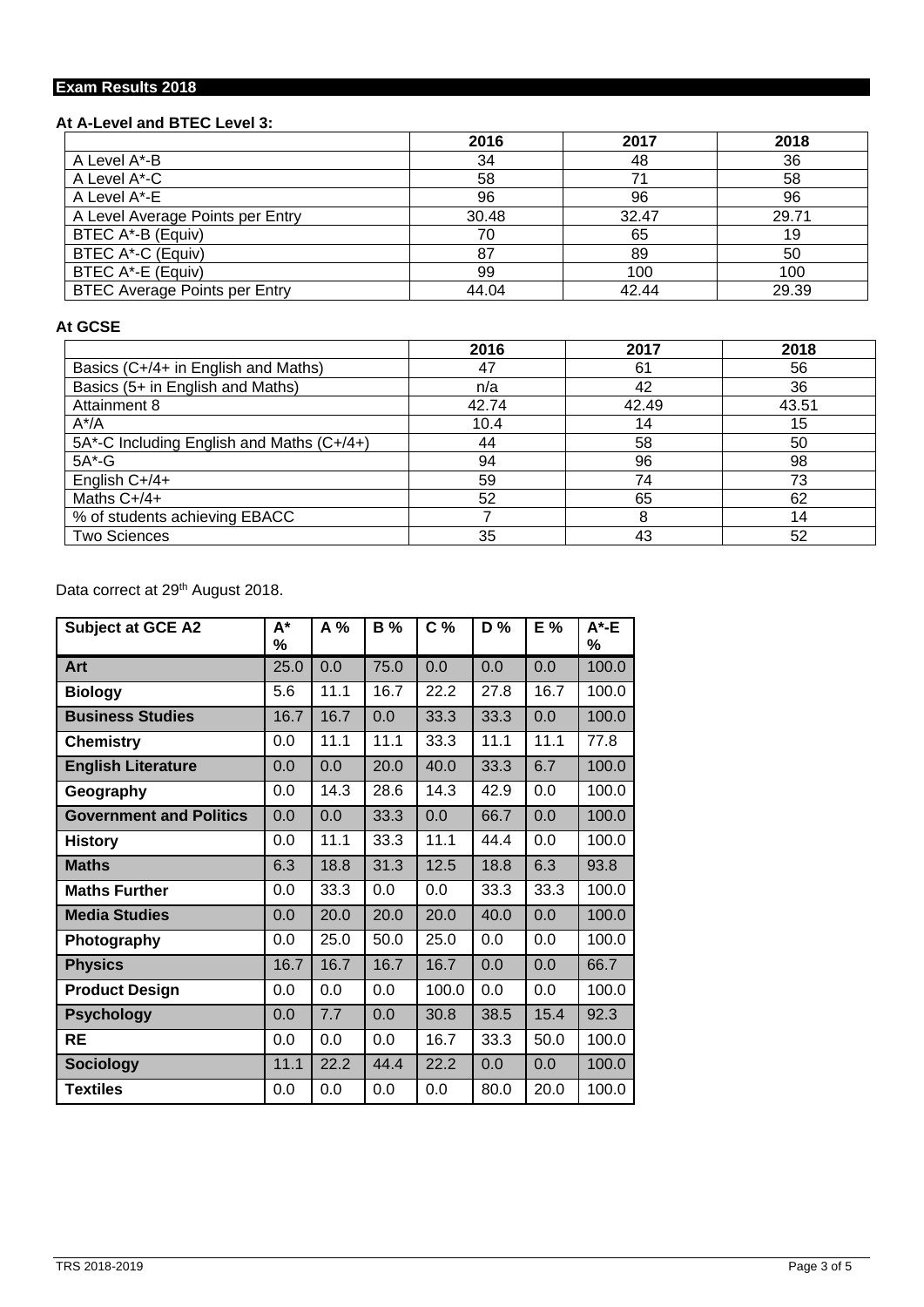| <b>Subject at GCSE</b>            |       |         |         | $A^*$<br>$\frac{9}{6}$ | A %     | <b>B</b> % | C <sub>0</sub> |       | D %   | E %  |       | F%                | G%      |             | A*-C %  |      |         | $A^*$ -G % |         |         |
|-----------------------------------|-------|---------|---------|------------------------|---------|------------|----------------|-------|-------|------|-------|-------------------|---------|-------------|---------|------|---------|------------|---------|---------|
| <b>Business Studies</b>           |       |         |         | 0.0                    | 5.8     | 21.2       | 13.5           |       | 11.5  | 17.3 |       | 15.4              | 9.6     |             | 40.4    |      | 94.2    |            |         |         |
| <b>Further Mathematics</b>        |       |         |         | 0.0                    | 66.7    | 33.3       | 0.0            |       | 0.0   | 0.0  |       | 0.0               | 0.0     |             | 100.0   |      | 100.0   |            |         |         |
| <b>ICT</b>                        |       |         |         | 0.0                    | 0.0     | 7.1        | 21.4           |       | 21.4  | 14.3 |       | 14.3              | 21.4    |             | 28.6    |      | 100.0   |            |         |         |
| <b>Polish</b>                     |       |         |         | 28.6                   | 42.9    | 14.3       | 14.3           |       | 0.0   | 0.0  |       | 0.0               | 0.0     |             | 100.0   |      | 100.0   |            |         |         |
| <b>Product Design</b>             |       |         |         | 2.8                    | 13.9    | 11.1       | 33.3           |       | 22.2  | 8.3  |       | 2.8               | 2.8     |             | 61.1    |      | 97.2    |            |         |         |
| Sociology                         |       |         |         | 0.0                    | 0.0     | 17.4       | 13.0           |       | 17.4  | 8.7  |       | $\overline{26.1}$ | 13.0    |             | 30.4    |      | 95.7    |            |         |         |
| <b>Textiles</b>                   |       |         |         | 5.3                    | 10.5    | 47.4       | 10.5           |       | 26.3  | 0.0  |       | 0.0               | 0.0     |             | 73.7    |      | 100.0   |            |         |         |
| <b>Turkish</b>                    |       |         |         | 0.0                    | 66.7    | 0.0        | 0.0            |       | 33.3  | 0.0  |       | 0.0               | 0.0     |             | 66.7    |      | 100.0   |            |         |         |
| <b>Subject at GCSE</b>            |       |         |         | 9%                     | 8 %     | 7%         |                | 6 %   | 5 %   |      | 4 %   | 3%                |         | $2\sqrt{6}$ |         | 1%   |         | $9 - 4$    | $9 - 1$ |         |
| Art                               |       |         |         | 8.3                    | 2.8     | 2.8        |                | 22.2  | 38.9  |      | 8.3   | 13.9              |         | 2.8         |         | 0.0  |         | 83.3       | 100.0   |         |
| <b>Computer Science</b>           |       |         |         | 0.0                    | 0.0     | 0.0        | 5.9            |       | 11.8  |      | 23.5  | 5.9               |         | 29.4        |         | 11.8 |         | 41.2       | 88.2    |         |
| <b>Dance</b>                      |       |         |         | 0.0                    | 0.0     | 10.0       |                | 30.0  | 30.0  |      | 20.0  | 10.0              |         | 0.0         |         | 0.0  |         | 90.0       | 100.0   |         |
| <b>Drama</b>                      |       |         |         | 0.0                    | 0.0     | 0.0        |                | 19.0  | 23.8  |      | 19.0  | 33.3              |         | 4.8         |         | 0.0  |         | 61.9       | 100.0   |         |
| <b>English Language</b>           |       |         |         | 0.0                    | 4.1     | 3.6        |                | 17.3  | 18.3  |      | 18.3  | 22.8              |         | 12.2        |         | 2.0  |         | 61.4       | 98.5    |         |
| <b>English Literature</b>         |       |         |         | 1.5                    | 2.5     | 8.1        | 7.6            |       | 23.9  |      | 18.3  | 18.8              |         | 9.1         |         | 7.1  |         | 61.9       | 97.0    |         |
| <b>Food Technology</b>            |       |         |         | 0.0                    | 0.0     | 5.0        |                | 15.0  | 20.0  |      | 15.0  | 30.0              |         | 5.0         |         | 5.0  |         | 55.0       | 95.0    |         |
| <b>French</b>                     |       |         |         | 0.0                    | 2.1     | 6.4        | 2.1            |       | 6.4   |      | 23.4  | 42.6              |         | 14.9        |         | 2.1  |         | 40.4       | 100.0   |         |
| Geography                         |       |         |         | 1.1                    | 3.2     | 6.4        | 9.6            |       | 13.8  |      | 11.7  | 23.4              |         | 16.0        |         | 13.8 |         | 45.7       | 98.9    |         |
| German                            |       |         |         | 0.0                    | 0.0     | 9.1        | 9.1            |       | 18.2  |      | 13.6  | 31.8              |         | 18.2        |         | 0.0  |         | 50.0       | 100     |         |
| <b>History</b>                    |       |         |         | 0.0                    | 9.7     | 7.5        | 8.6            |       | 14.0  |      | 18.3  | 20.4              |         | 11.8        |         | 6.5  |         | 58.1       | 96.8    |         |
| <b>Maths</b>                      |       |         |         | 1.0                    | 5.6     | 6.6        |                | 14.2  | 21.8  |      | 14.2  | 19.3              |         | 11.7        |         | 5.1  |         | 63.5       | 99.5    |         |
| Photography                       |       |         |         | 5.0                    | 10.0    | 7.5        |                | 15.0  | 35.0  |      | 12.5  | 10.0              |         | 5.0         |         | 0.0  |         | 85.0       | 100.0   |         |
| <b>RE</b>                         |       |         |         | 10.7                   | 3.6     | 17.9       |                | 28.6  | 14.3  |      | 14.3  | 3.6               |         | 7.1         |         | 0.0  |         | 89.3       | 100.0   |         |
| <b>Science Biology</b>            |       |         |         | 0.0                    | 10.4    | 14.6       |                | 25.0  | 20.8  |      | 20.8  | 8.3               |         | 0.0         |         | 0.0  |         | 91.7       | 100.0   |         |
| <b>Science Chemistry</b>          |       |         |         | 0.0                    | 8.3     | 16.7       |                | 14.6  | 22.9  |      | 18.8  | 16.7              |         | 2.1         |         | 0.0  |         | 81.3       | 100.0   |         |
| <b>Science Physics</b>            |       |         |         | 2.1                    | 6.3     | 10.4       |                | 18.8  | 20.8  |      | 29.2  | 12.5              |         | 0.0         |         | 0.0  |         | 87.5       | 100.0   |         |
| Subject at<br><b>GCSE</b>         | $9-9$ | $9 - 8$ | $8 - 8$ | $8 - 7$                | $7 - 7$ | $7-6$      | $6-6$          | $6-5$ | $5-5$ |      | $5-4$ | $4 - 4$           | $4 - 3$ |             | $3 - 3$ |      | $3 - 2$ | $2 - 2$    | $2 - 1$ | $1 - 1$ |
| <b>Science</b><br><b>Combined</b> | 0.0   | 0.0     | 0.0     | 0.0                    | 1.3     | 2.0        | 2.0            | 2.7   | 8.7   |      | 9.4   | 13.4              |         | 15.4        | 16.8    |      | 6.7     | 12.8       | 6.0     | 1.3     |

| Higher Project<br>Qualification               | A* % |      |      |     |     |     |     | A %   B %   C %   D %   E %   F %   G %   A *-C %   A *-G % |       |
|-----------------------------------------------|------|------|------|-----|-----|-----|-----|-------------------------------------------------------------|-------|
| <b>Higher Project</b><br><b>Qualification</b> | 0.0  | 66.7 | 33.3 | 0.0 | 0.0 | 0.0 | 0.0 | 100.0                                                       | 100.0 |

| Subject at BTEC Level 1/2   D <sup>*</sup> %   D % |      |      | M % I        | P %  | L <sub>1</sub> P<br>$\%$ |
|----------------------------------------------------|------|------|--------------|------|--------------------------|
| <b>Health and Social Care</b>                      | 8.7  | 21.7 | 13.0         | 43.5 | 13.0                     |
| <b>Music</b>                                       | 27.3 | 27.3 | 27.3         | 18.2 | 0.0                      |
| <b>Sport</b>                                       | 18.7 | 36.0 | $\vert$ 22.7 | 18.7 | 4.0                      |